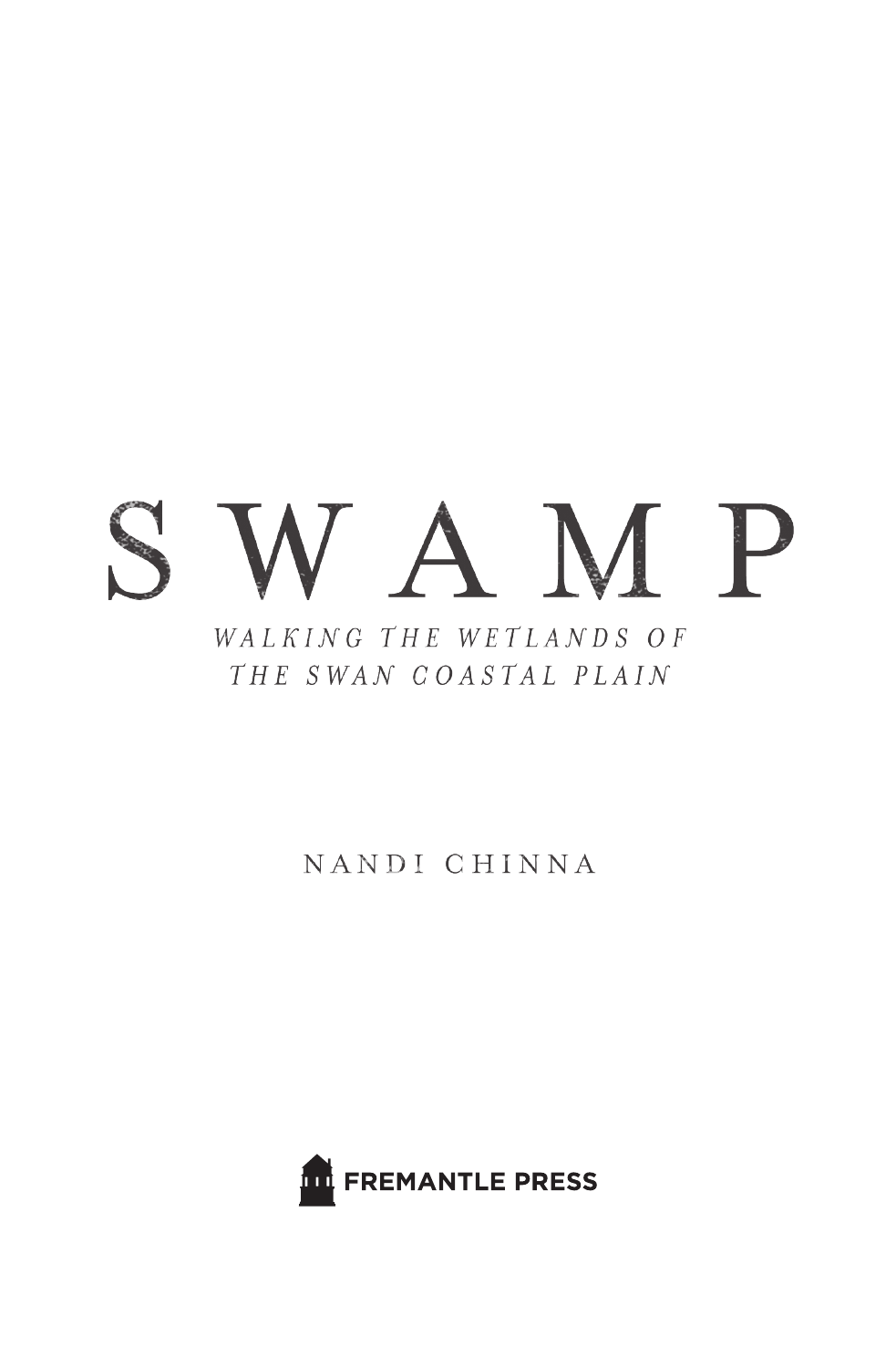*It is through the lake system. There is a water serpent down there below which is extremely important and the water on the surface is really the marks where the waugle wither wound his way through and came up after making the streams and the waterways. It's all part of the ecological system to purify the land and the family. Once it was surrounded by waterways and if they fill them up with rubbish then the land begins to die.* 

Cedric Jacobs

*A lake is the landscape's most beautiful and expressive feature. It is earth's eye; looking into which the beholder measures the depth of his own nature.*

Henry David Thoreau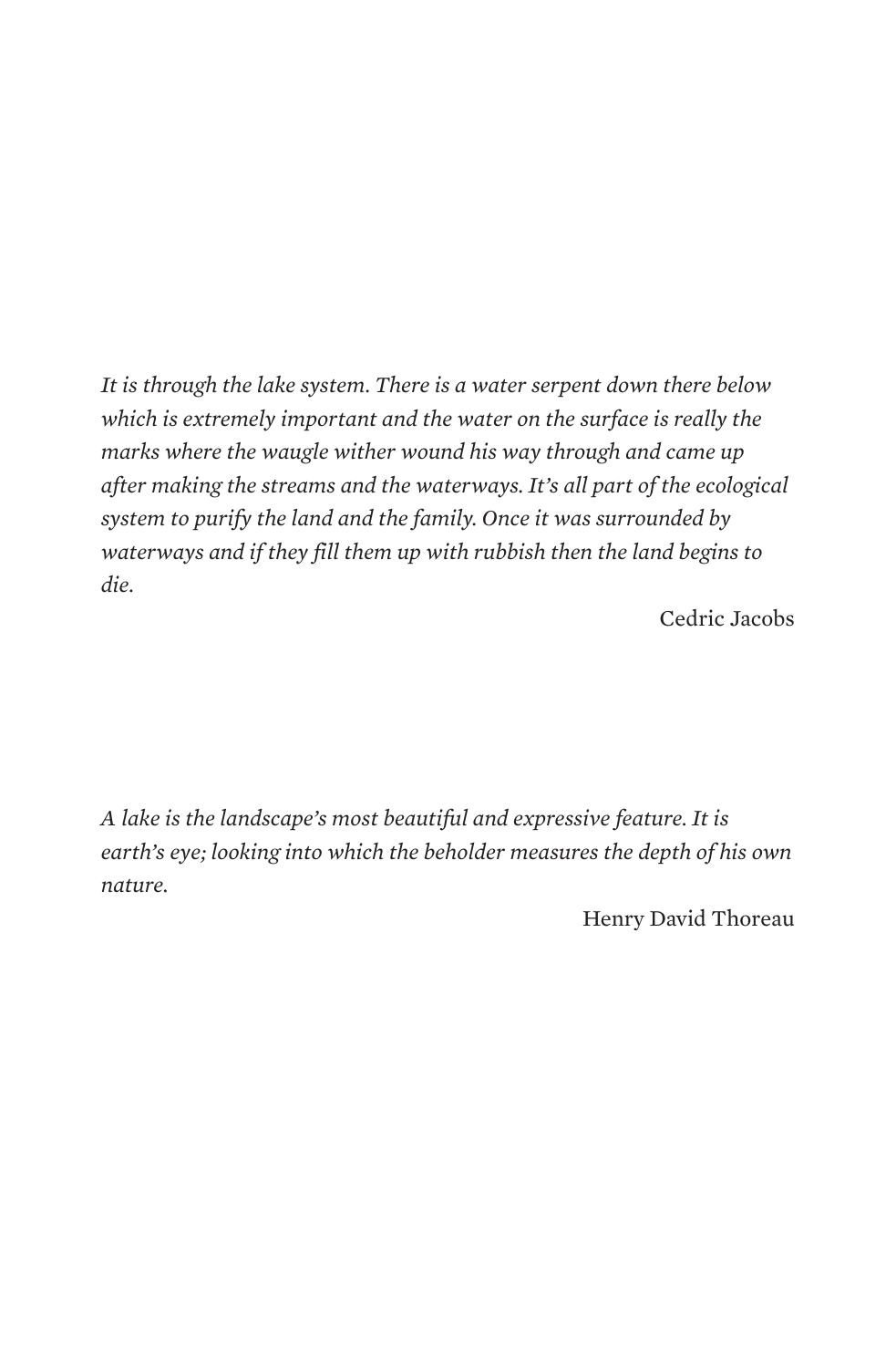# **CONTENTS**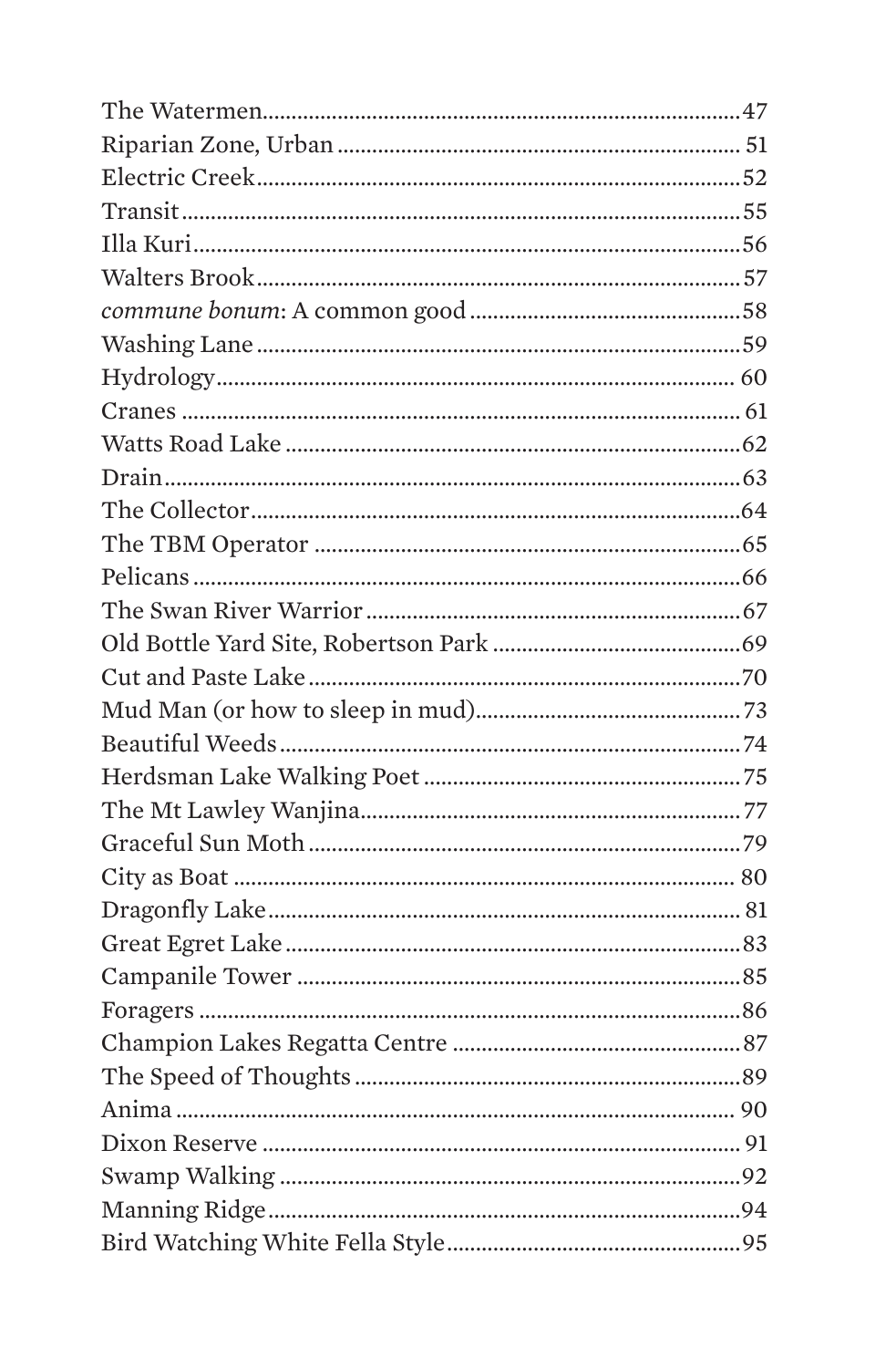| For the Wetlanders - Past, Present and Future130 |  |
|--------------------------------------------------|--|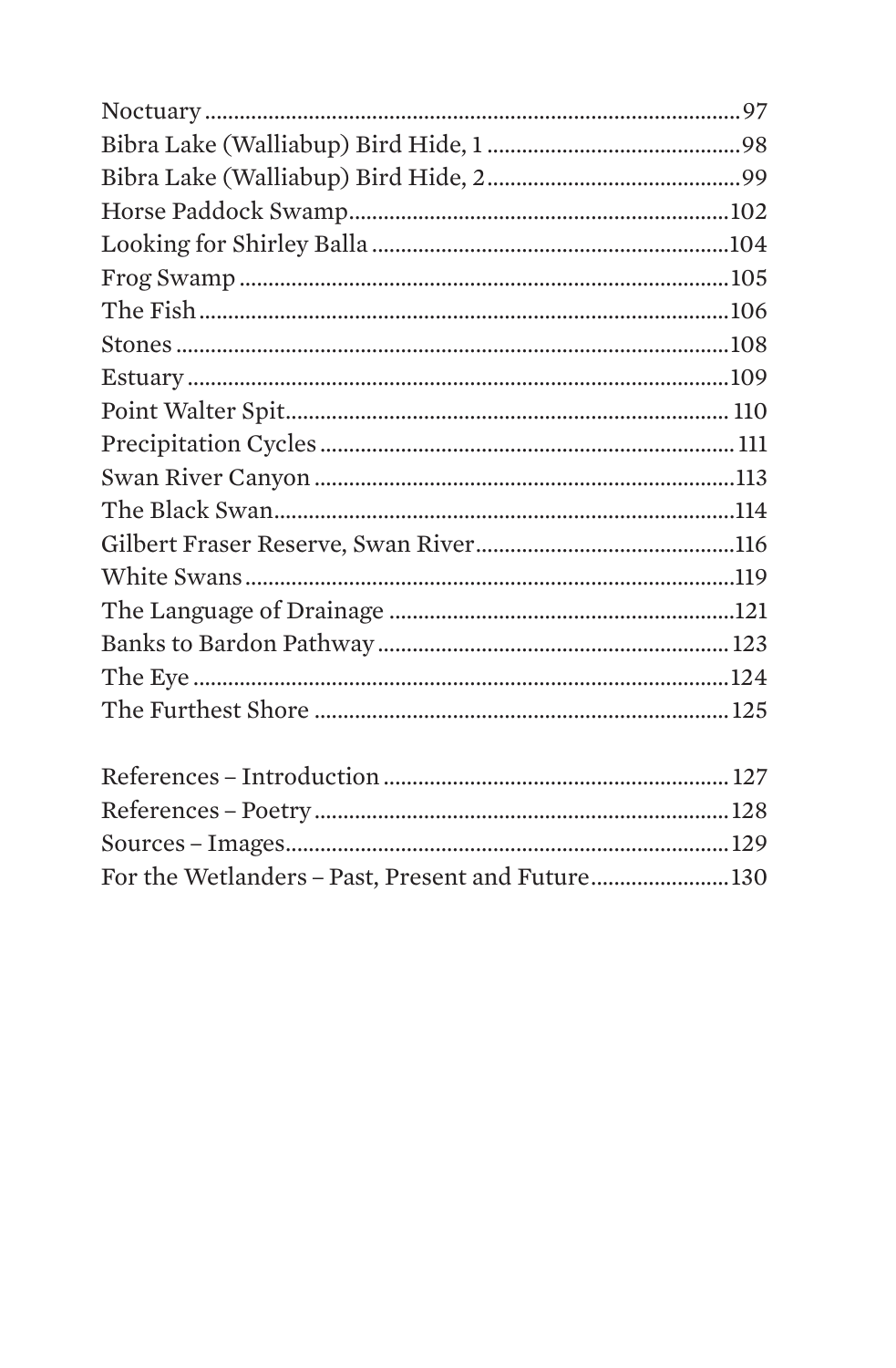## **Introduction – Swamp Walking**

*I shall never understand, how it can be called a pleasure to hurtle past all the images and objects which our beautiful earth displays, as if one had gone mad and had to accelerate for fear of despair.* 

Robert Walser

Walking; putting one foot in front of the other, poising the weight on one foot and then tilting the body forward with the other foot, swinging this foot in front of the body and placing it on the ground in front of you to prevent falling. Walking reconstructs Galileo's pendulum, the legs move through time and space, marking the movement over grass, stones, hills, and through wind which is air moving through space. I walk slowly and time dissipates to the stillness of my breath wrapping around me in tight coils. As I pick up speed, time gathers to meet me, rushing around the curvature of the Earth.

For the creative practitioner, walking reintroduces the body as a fundamental definer of experience. The walker uses the body as a 'divining rod', pacing through time and the city, noticing what demands to be noticed, and stitching together maps which link sense perceptions with histories in order to build a greater dimension into the narrative that defines place. As Rebecca Solnit observes in her history of walking, 'exploring the world is one of the best ways of exploring the mind, and walking travels both terrains' [1].

From March 2009 until March 2012 I undertook a series of walks in and around Perth's drained and buried wetlands as well as those remnant wetlands which still exist and which offer a reference point to the swampy history of the Swan Coastal Plain. I walked twice, often three times per week in the first eighteen months, which reduced to two walks per week in the latter half of the project. I wore out two pairs of walking shoes and made a significant impact upon a third pair.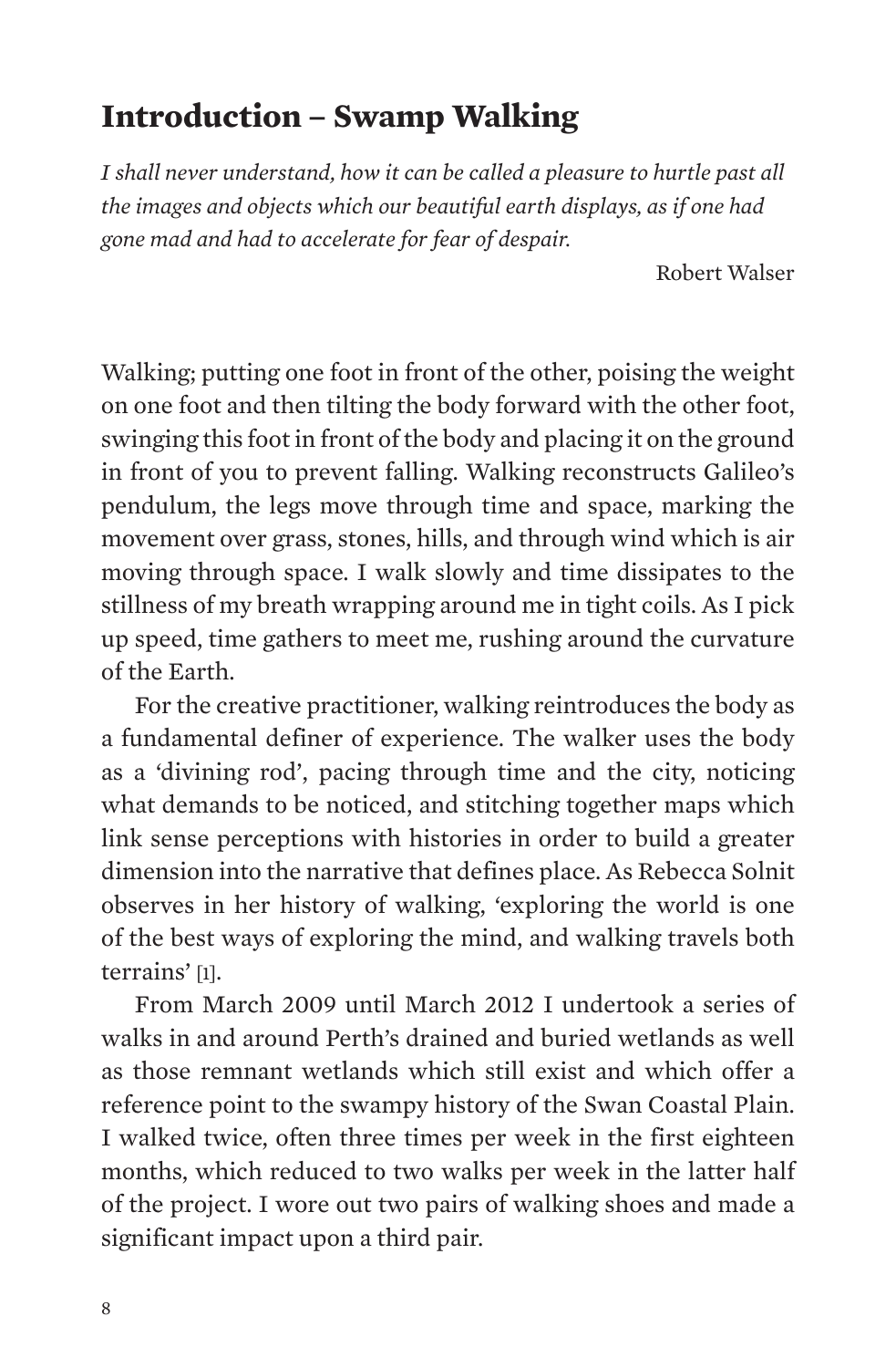Walking the shores of Perth's lakes becomes a radical activity when we consider that most of these wetland lakes are now buried beneath the roads and buildings of the metropolitan area. In these times of water restrictions and desalination plants it may surprise many present day residents of Perth to discover that the Swan Coastal Plain, where Perth city is located, was once characterised by complex chains and suites of wetlands, fed by fresh springs and underwater aquifers. Perth was once a seasonally wet place with an abundance of fresh water.

In order to find the lost wetland lakes, I placed new maps of Perth over old maps, maps which are sometimes just plans of the city-to-be. Here the soft blurred shapes of lakes, the traced outline of phantom water bodies, are just visible beneath the surveyor's straight lines and grids.

In the spirit of the psychogeographers, my walks were planned in as much as the starting points were defined but I also maintained an openness which allowed me to stumble across the unexpected – Walter's Brook flowing beneath back lanes, its sound and smell emanating from an open drain vent – and to change direction if the terrain dictated it, to follow birds, and paths made by walking, to have encounters with people and wildlife, and sometimes to wander too far and too long resulting in sore feet and weary countenance. My walks were most often conducted at a slow pace, and could more be described as a ramble, amble or as it is beautifully expressed in Noongar language, a '*yannow*; to saunter; to walk; to move slowly along' [2]. This kind of walking is also closely aligned with the idea of the psychogeographical *dérive* translated literally as 'drift', or what Alistair Bonnett calls 'politically purposeful drifting' [3]. Where possible I used my bicycle and/or public transport to reach the beginning of my walks, and this too became part of the journey, across the country of my enquiry, to the historical country beneath.

In my walking practice my research tools are my body and my imagination. I try as much as possible to use all my senses in my enquiry. Walking also involves sitting in places and engaging in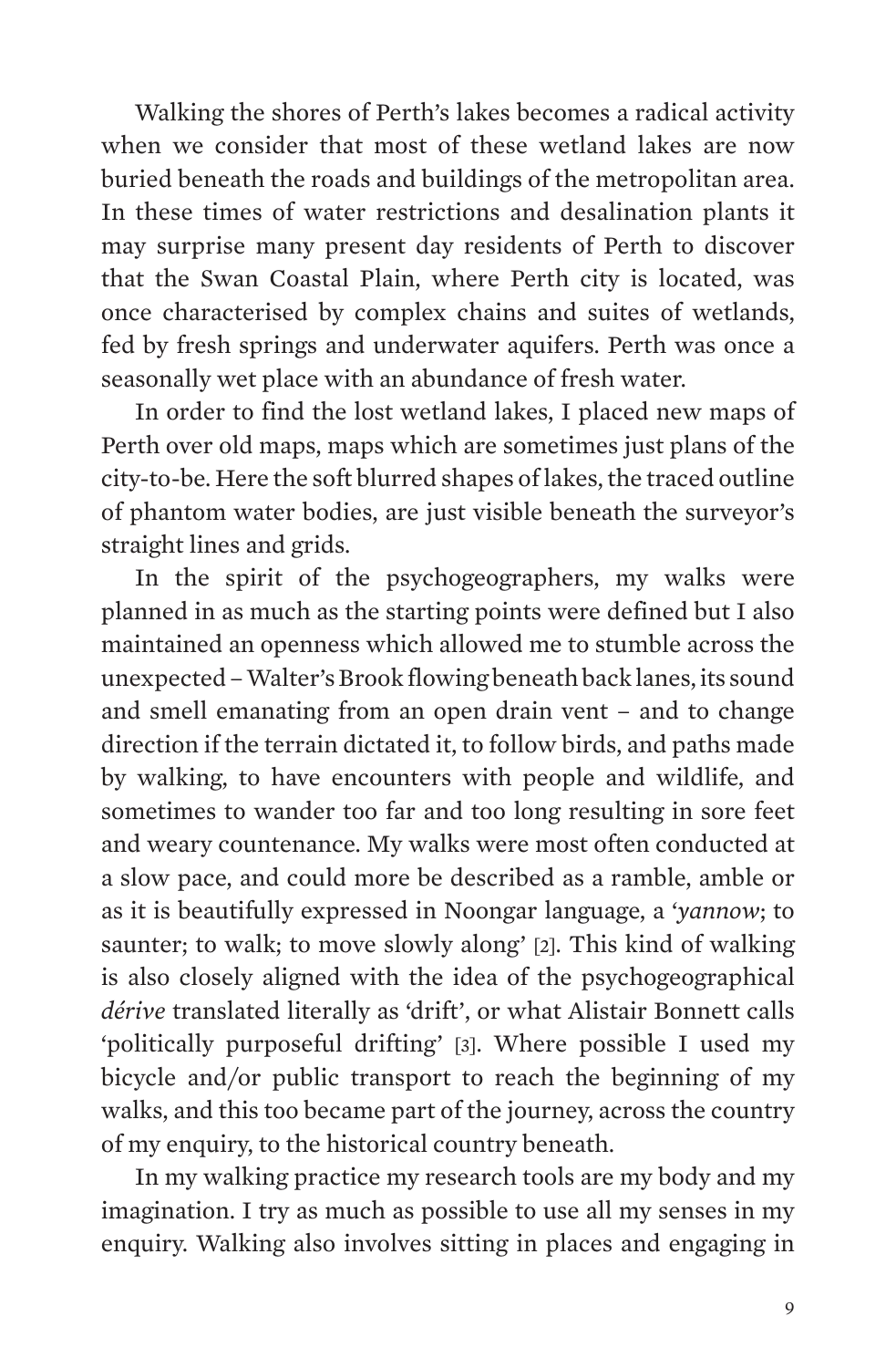deep listening, exploring the layers of sound from the loudest to the barely perceptible. It involves tasting plants, water and air, touching these same; noticing wind currents, movements of birds and people, and all the colliding and conflicting sensations that the body experiences in an environment. I record my observations in a series of notebooks, and use these notes to later inform the poems I write.

Poetry contains both rational and irrational elements. For Edward Hirsch, poetry shoulders 'the burden of the mystery' [4] and can be at once illuminating yet casting its own shadows. Poetry perhaps offers another, deeper perspective upon sets of events which situate us in time and space and help us to understand where we are. Matthew Cooperman reflects that 'in leading us ever on and in, a poem clears a space for contemplation and action; it gathers utility as a vehicle of imminent clearing' [5]. To define my walking/writing practice I constructed the neologism *poepatetics* or the poetry of walking: *poe* from poesis or making; *patetics* from peripatetics or walking, travelling; a person who walks and travels about [6]. More simply put, poepatetics is 'making from walking'. Poepatetics is a combination of three disciplines: the observed phenomena, the subjective bodily experience, and transcription of both the tangible and enigmatic into text.

Poepatetics has a long history reflected in the poetry of Mastuo Basho in the seventeenth century through to Wordsworth, Dickens, Whitman, Thoreau, Wallace Stevens, Robert Walser, and more recently W. G. Sebald, Rebecca Solnit, Mary Oliver and Gary Snyder, all of whom are walker-writers whose work reflects the drive of homesickness for the wild, and for beings other than human.

The production of the poems in this work is closely related to the walking practice; it is the physical experience of the places in which I walk that really provides the basis for most of the pieces. Even the historical poems are informed by my walking knowledge of the terrain and my intimacy with wetlands that exist today.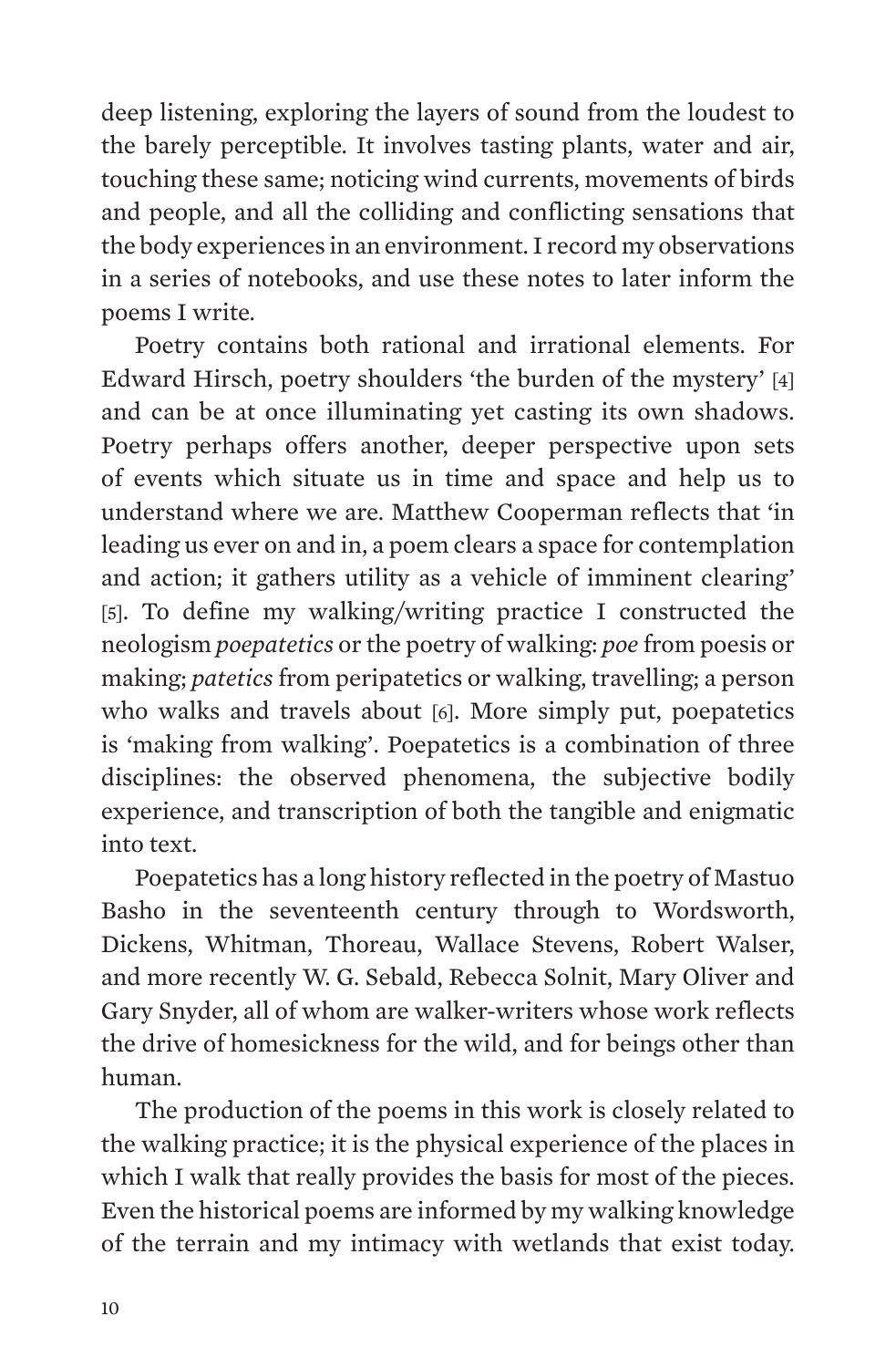These walks in wetlands provide me with a way of imagining how things were for the newcomers who came to encounter, misunderstand and ultimately destroy most of the swamps on the Swan Coastal Plain

When I examine my own motivations for writing about the lost lakes of Perth, I come to see that my forays in the city and the resulting poems are motivated by a sense of grief over the loss of local and global ecosystems and the escalating rate of species extinctions. The black birds that fly overhead as I walk — the Carnaby's cockatoo and the forest red-tailed cockatoo — are two such species that, due to land clearing and climate change, are predicted to become extinct within the next fifty years [7]. The wetlands that remain as remnants on the Swan Coastal Plain are disappearing as my pen scrawls across the page, due to continuing urban development, altered hydrology and climate change [8]. The walking project is an attempt to find a horizon within this dialogue of loss, and within the altered geography of local and global environments.

In *Openings: A Meditation of History, Method, and Sumas Lake*, Anne Cameron suggests that whilst many people are aware that global environments are facing unprecedented degradation, a deeper, more important issue is the 'real human capacity to forget a disappeared environment' [9]. When a landscape such as the Swan Coastal Plain has been so thoroughly altered and re-engineered, the flora, fauna, lakes and rivers that connect people to the history and stories of a place are easily forgotten. Cameron argues that 'perhaps one purpose of history is to make people miss what they haven't experienced and to help them understand where they are'. It is in this spirit that I have utilised the methodologies of the Situationists who developed psychogeography, harnessing in particular what Bonnett describes as an 'uprooted nostalgia: a free-floating sense of loss that presents permanent marginality' [10], and what Albrecht calls 'solastalgia,' the homesickness induced by radical change in a home place [11]. I do so in order to address the loss of the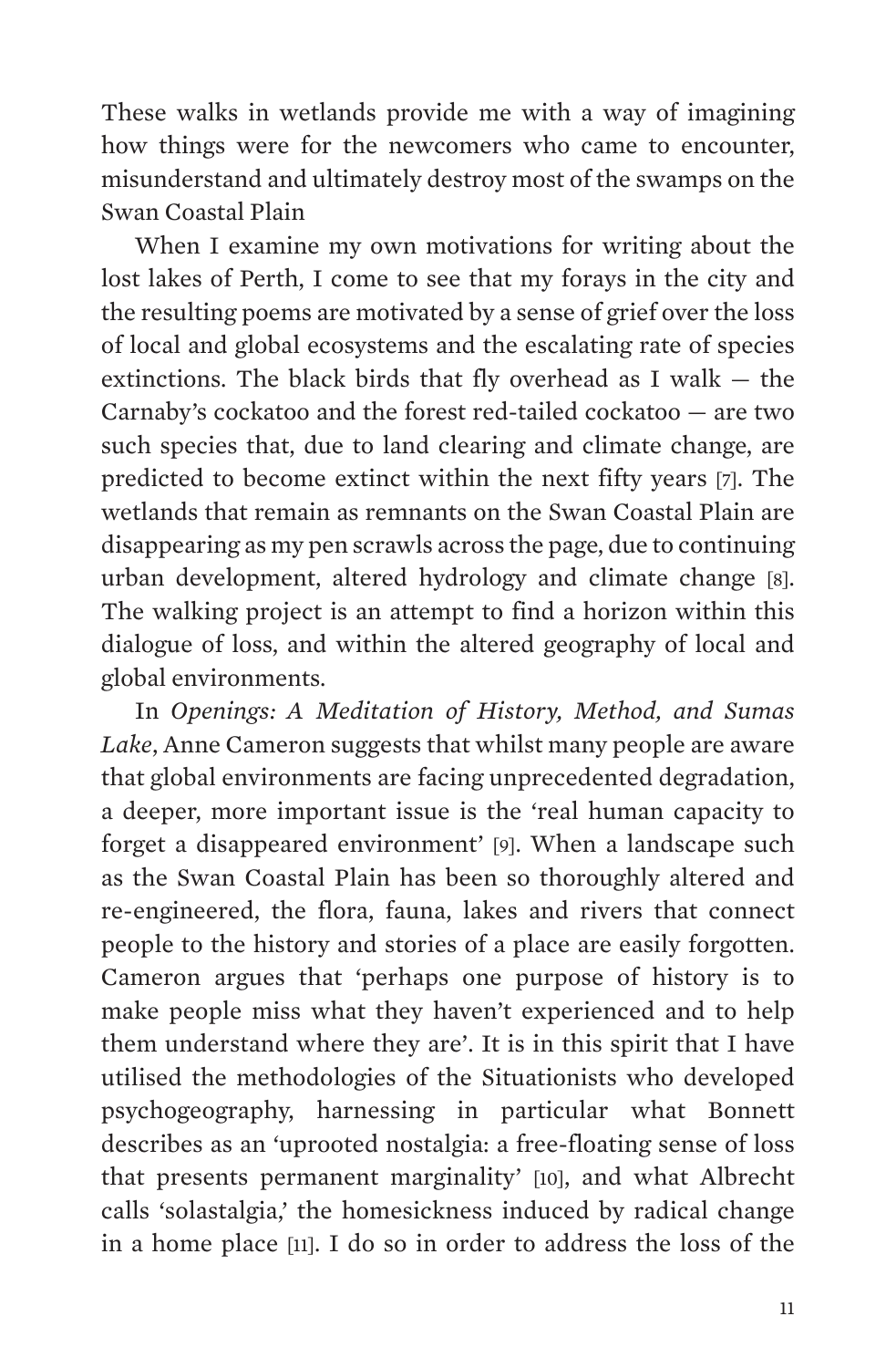wetlands of the Swan Coastal Plain as a metaphor for wider global losses of environments and the non-human life that has disappeared with them.

As poepatetics practitioner Robert Walser explains in his short story 'The Walk':

> *Walk … I definitely must, to invigorate myself and to maintain contact with the living world, without perceiving which I could not write the half of one more single word, or produce the tiniest poem in verse or prose. Without walking, I would be dead, and my profession, which I love passionately, would be destroyed*. [12]

For me the walk is essential to the creative process, both as a lyrical meter, a bodily metronome, and as a way of perceiving the writer's connection and relation to the world in which they live. As I step out of my house on the west coast of Australia, near Fremantle, the south-westerly wind is sweeping across the park, depositing a fine taste of salt on my skin and tongue. My body shifts inside my clothes, stiff and slow to get moving. My feet, encased in light shoes, roll along the contours of rough ground. A bank of cloud hovers above the ridge to the west, where a flock of black Carnaby's cockatoos is reeling and wee-looing. I gain momentum, striding across the ragged grass that sews a fine covering across the history of this ground. My elderly neighbour remembers this ground as a swamp where Noongar people camped. She recalls walking along the edge of the swamp, past their camp on her way to the bus stop on Rockingham Road. My friend Tim remembers playing here in the 1960s, launching a homemade corrugated iron canoe between reeds into black water. I am walking through space that is also time and history. The stories enter my stride as I walk and are recorded on the map that is being walked into my body.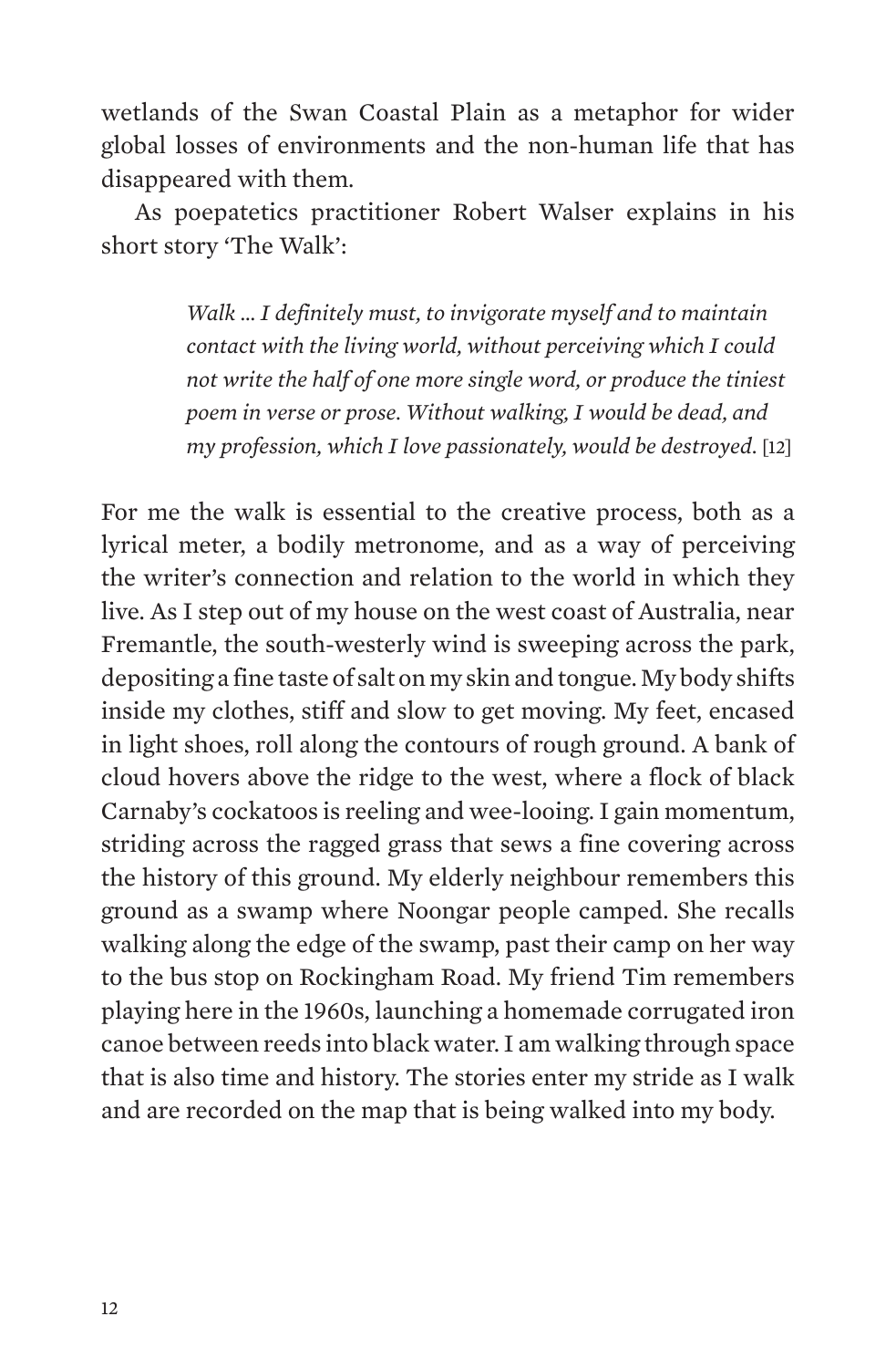

**Boojoormelup — Lake Henderson, 1864** *[1]*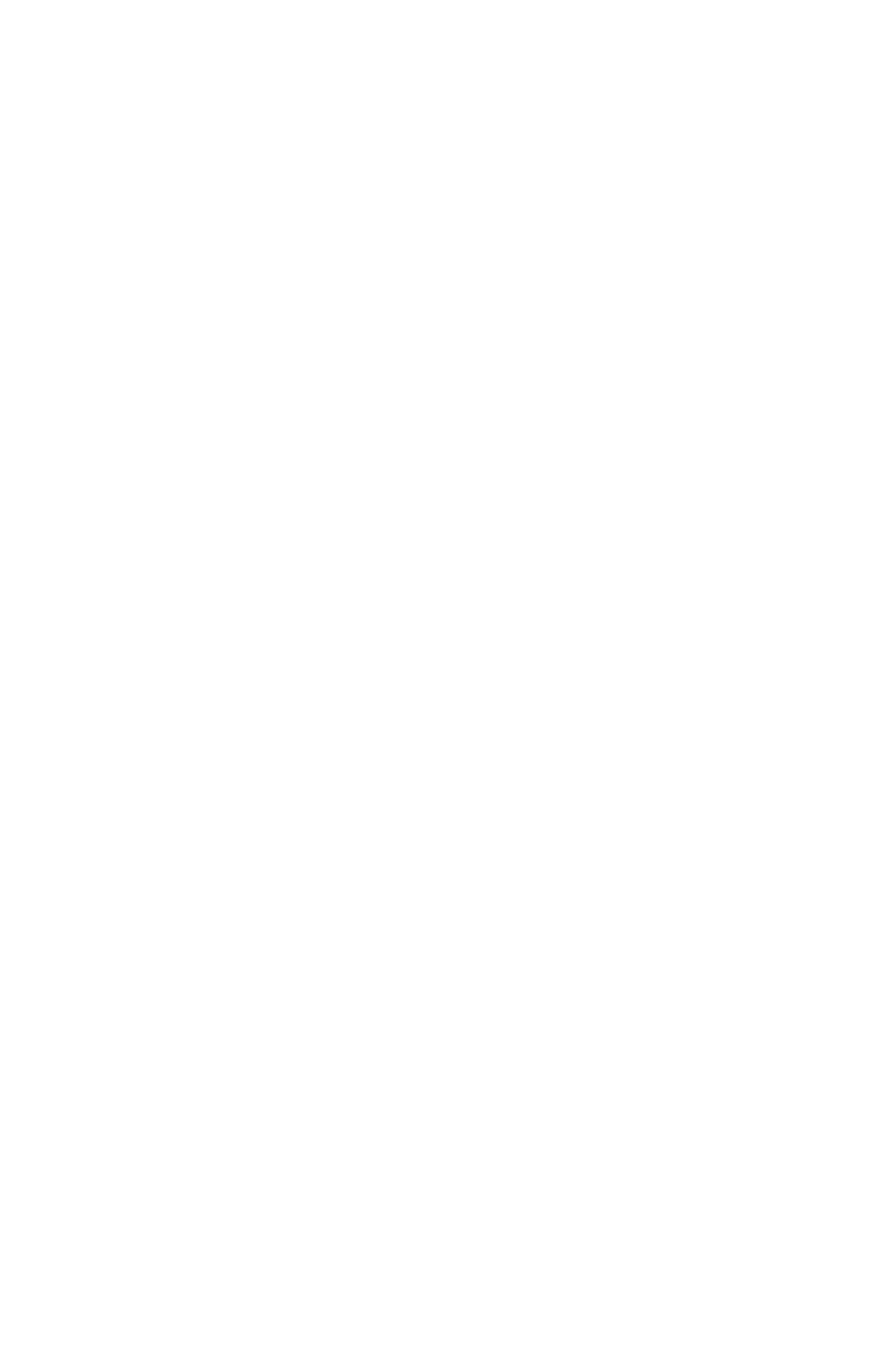## **Writing on Water**

First you must wade through the minutiae copepods, water boatman, and backswimmers. You may be bitten by fleas reborn after aestivating for two hundred years. Remember frogs cannot swallow with their eyes open so they may not see you coming. Sift out the sediment. (This can be achieved by taking off your shirt and straining the water through the cloth.) There is a lot to know before you can start: water can kill as easily as quench, water can be very old; water makes ink run, will dissolve paper. One letter too many or too few can change the whole meaning. Until it dries out you may not be able to understand what water has to say.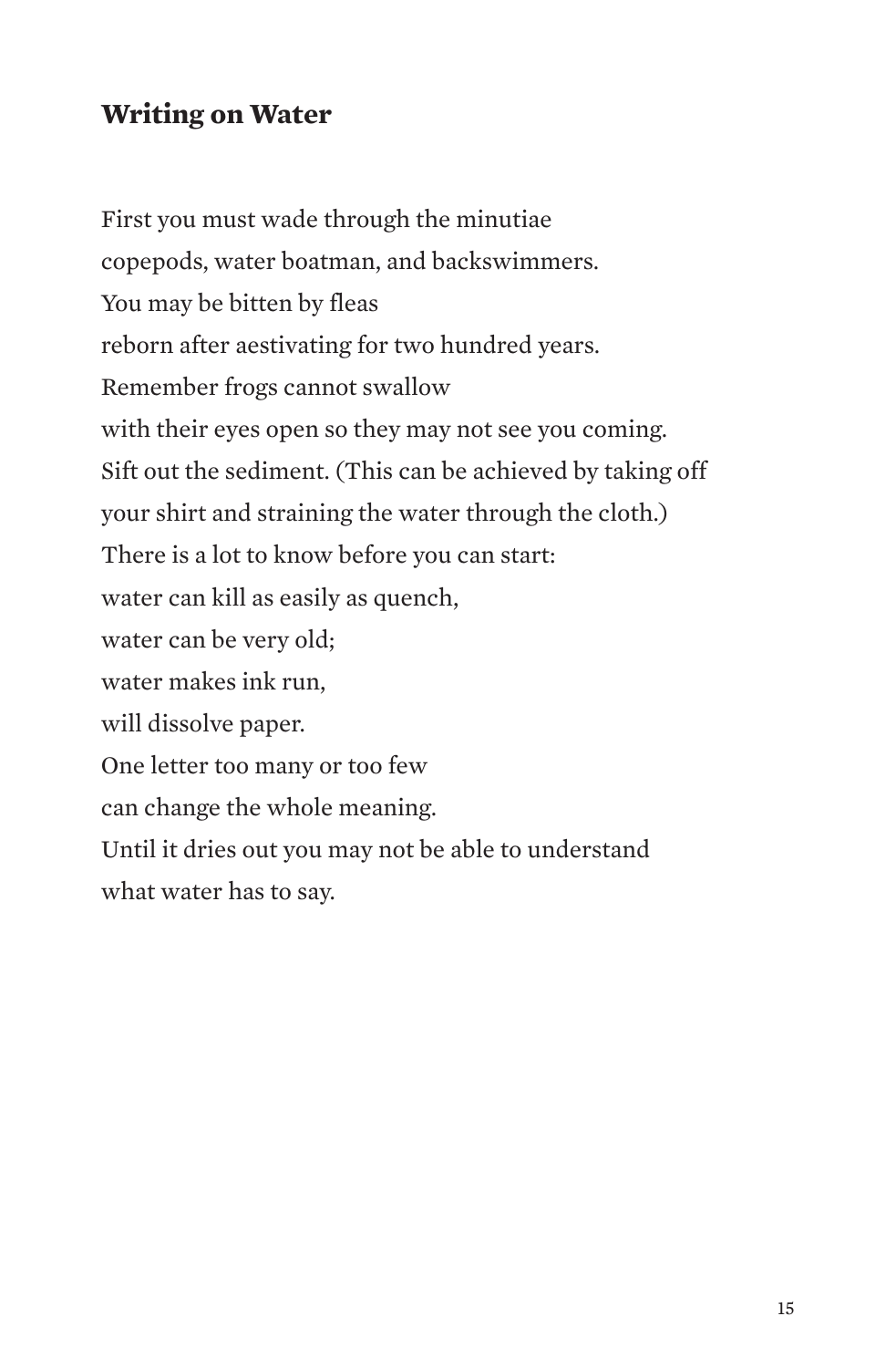## **A Line Made by Walking**

after Richard Long

How many footsteps will it take to walk a place into the body?

From back door to garden, around each raised bed, pressing a pad through harvest and fallow.

Beyond the front gate, countless ambulations scorn footpaths, traverse weedy verges, pace a cartography of desire into the neighbourhood.

How many footsteps will it take to trample grass stems, crush flowers make a line by walking?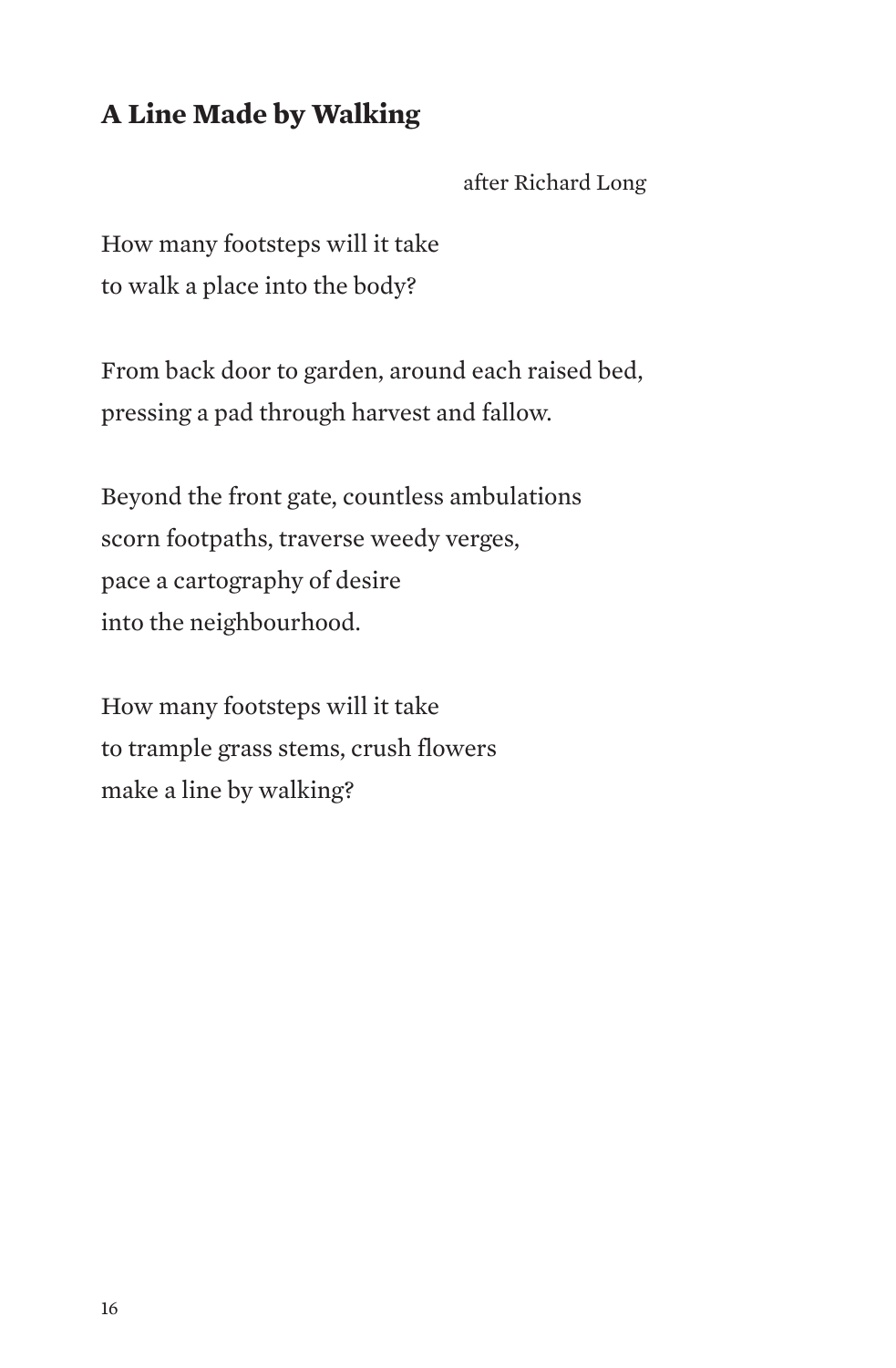## **Boardwalk**

Walking on water; under canopies of paperbark and flower, reed beds lean with the prevailing wind, seeds drift west like a plague of insects. The sound of footsteps on pine boards, whirr of a camera deconstructing and re-authoring, the lens seeks movement and finds subterfuge: rustling and clicking, reed stems seem to turn their backs, a tree branch quivers, the pond surface breaks all exits.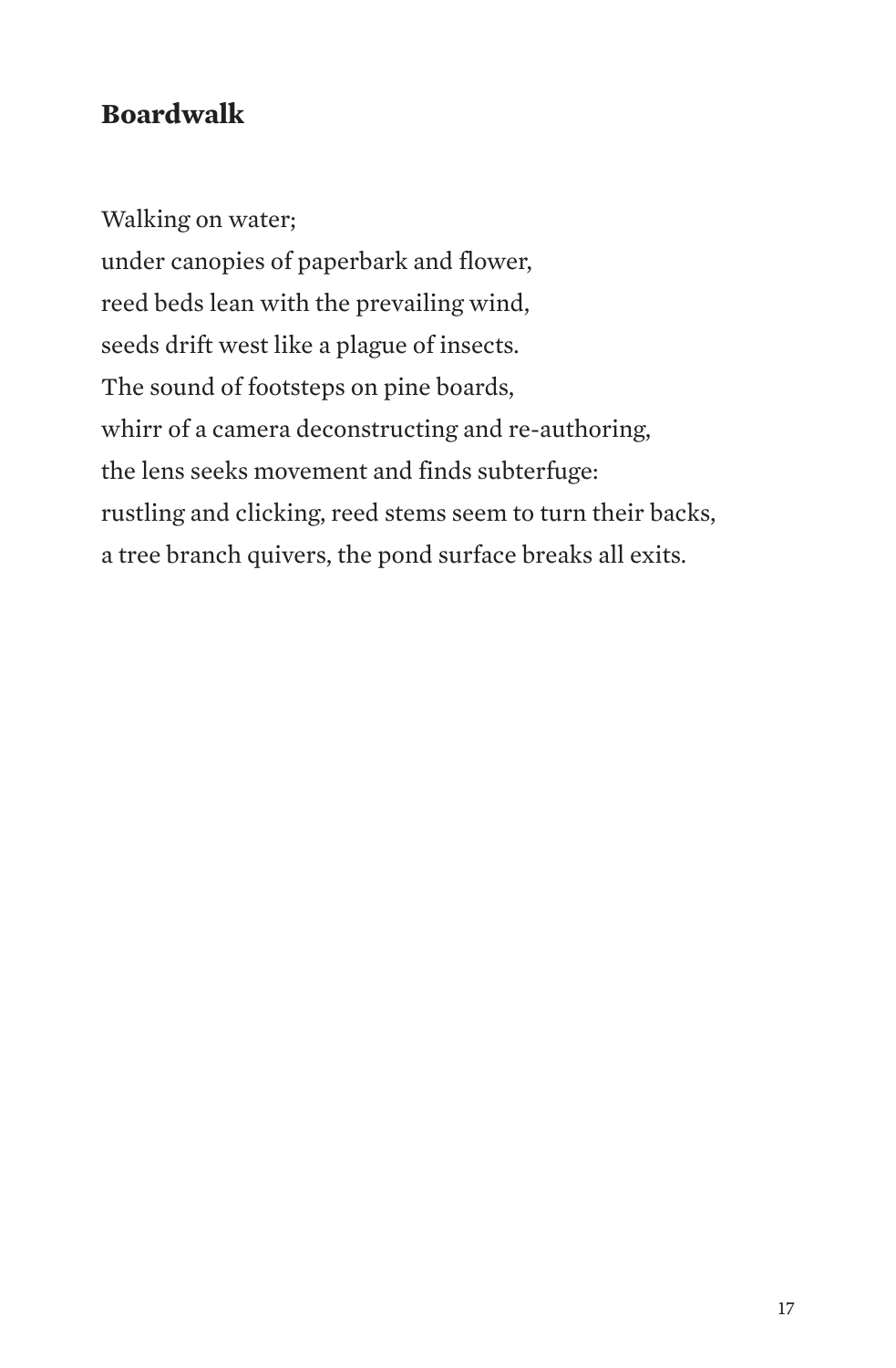#### **Mud Pie**

Water was the first being; then alluvium came without trace or mark, before Kronos when the world was still a cold mud pie, any event pressed into it later reads as history.

Cut yourself a piece and bite; it'll taste like salt, like bodily fluids, sparks will turn in an upward drift forming wings, legs, whole arks full of species illuminating the night.

Dead for years, their lights still flicker through the cycle of turning; and trick us into believing that we know where we are, that all we see passing will return again.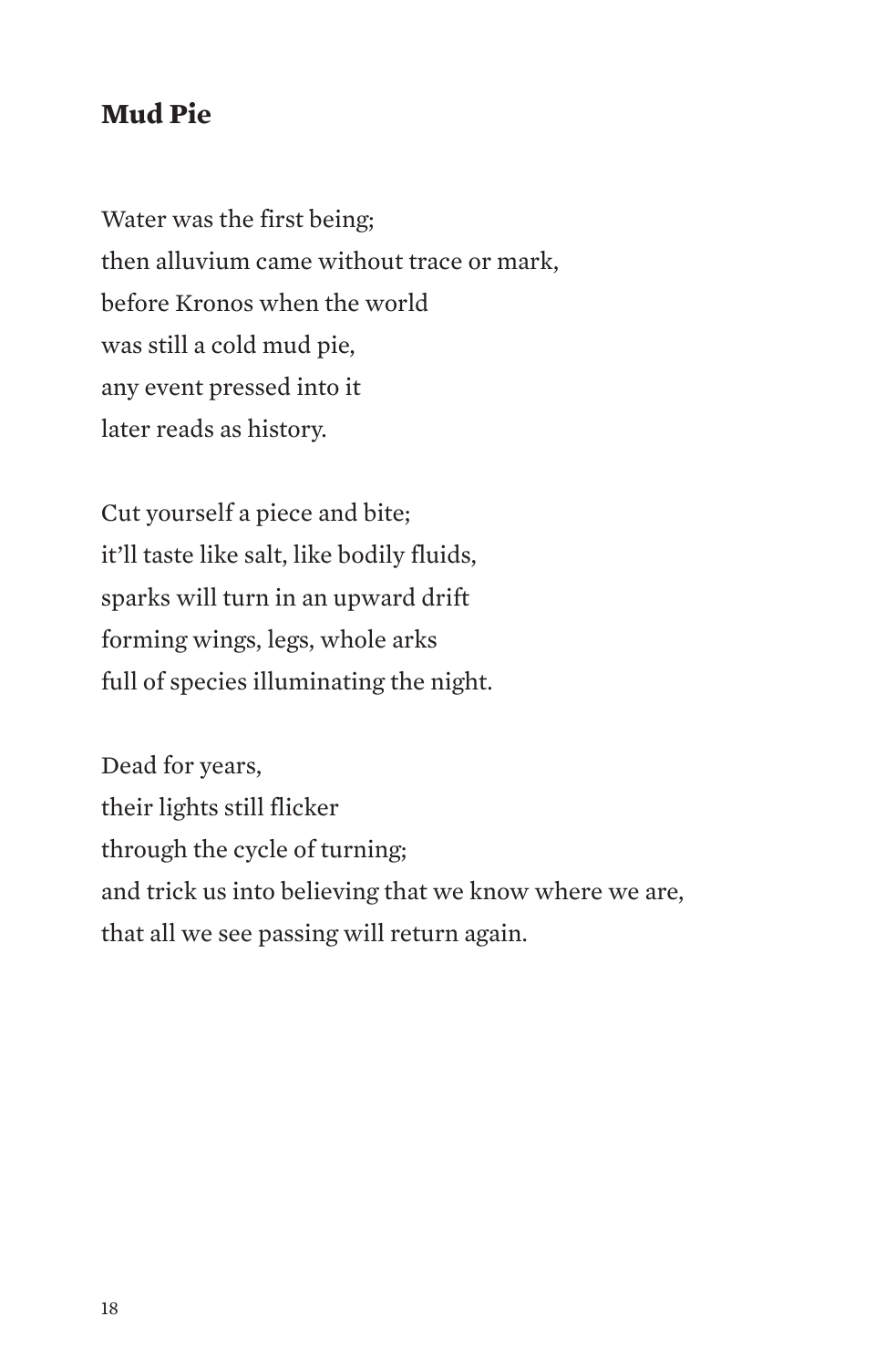## **The City**

*A great abundance of fresh water of the best quality.* Charles Fraser, 1827 [1]

A scratch in the sand reveals fresh inundations, mosquitoes are most peculiarly intimate, swans can be plucked like black lilies blooming in shallow reed beds.

Here is the place; to stretch linen and rope across the littoral where mudflats prevent the ocean from swallowing the river.

This could be the future in two dimensions, Between here and Mt Eliza tendrils of smoke smudge the view, springs bleed south beneath ink line drawings of the imminent, the unborn city.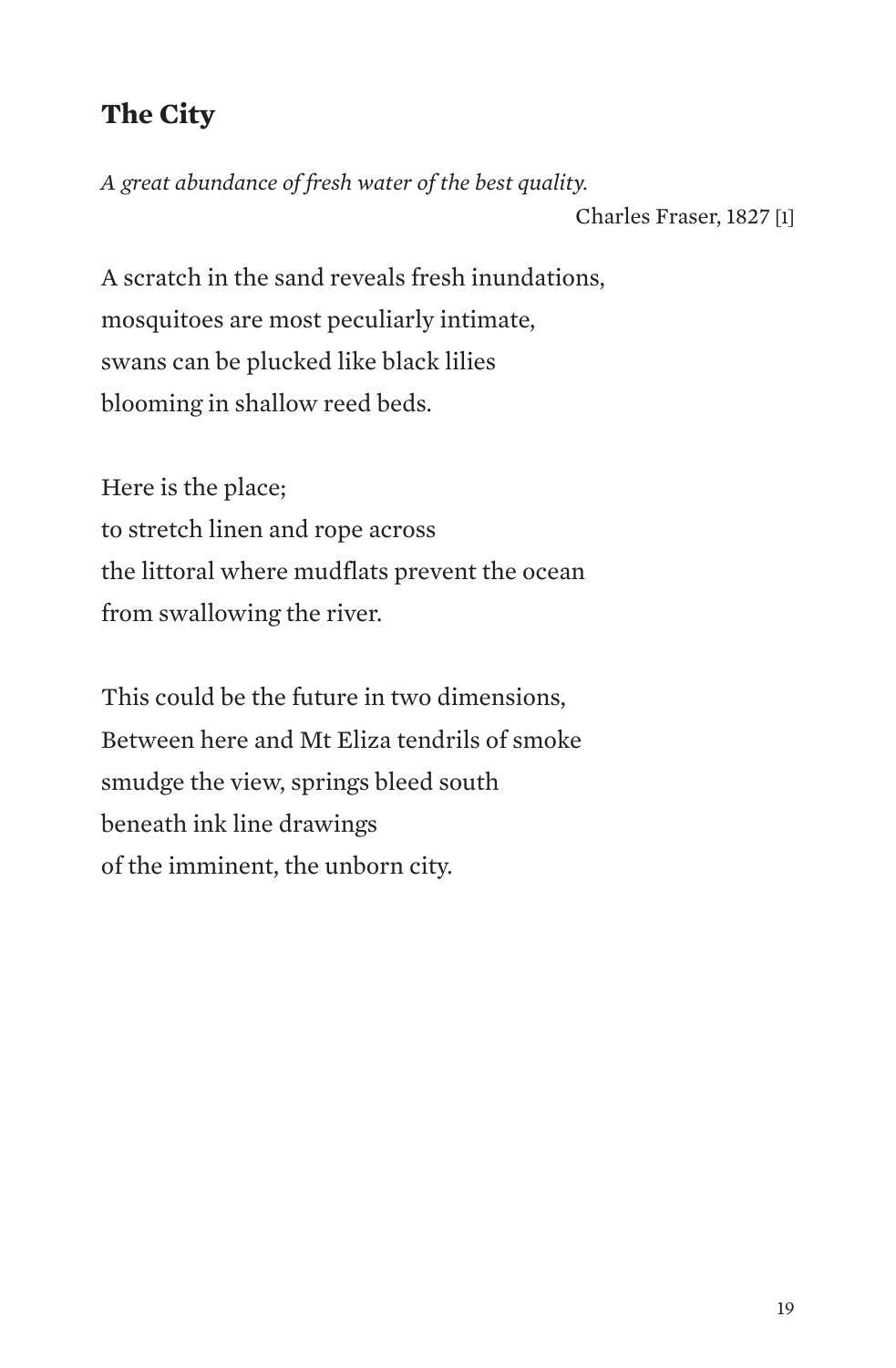*I have just returned from (Perth) … Not a blade of grass to be seen nothing but sand, scrub, shrubs and stunted trees from the verge of the river to the tops of the hills … The soil is such, on which no human being can possibly exist.* 

Samuel Taylor, 1830 [2]



**Mounts Bay Road, Perth, c. 1870** *[2]*

*We had an excursion to Perth … such a comfortless hole. The miserable huts are built of wood on a soil of dark-coloured sand swarming with fleas and mosquitoes. A more perfect purgatory could not be devised.* 

*Sydney Gazette,* January 1830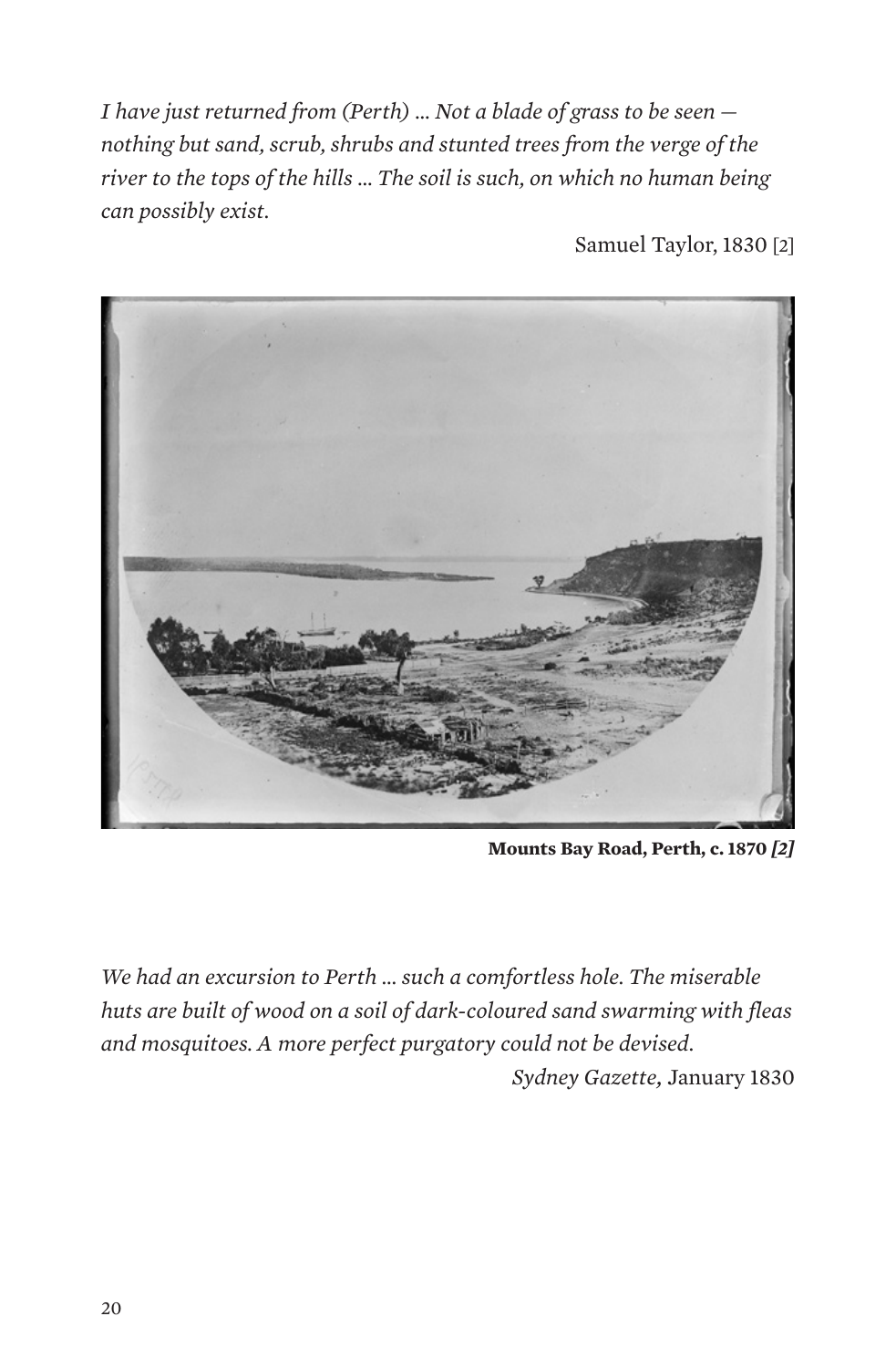#### **Shoes**

*George Fletcher Moore's Found Poem* [3]

No object to steer by except your own shadow moving as you move, perplexing motion.

Boot leather enacts the principles of increase and decay: cracks open at the toe line, with each step the parched sole wounds back into porous skin.

Every two or three weeks lace and tongue return to soil; *there is a great shortage of shoes in the whole colony.*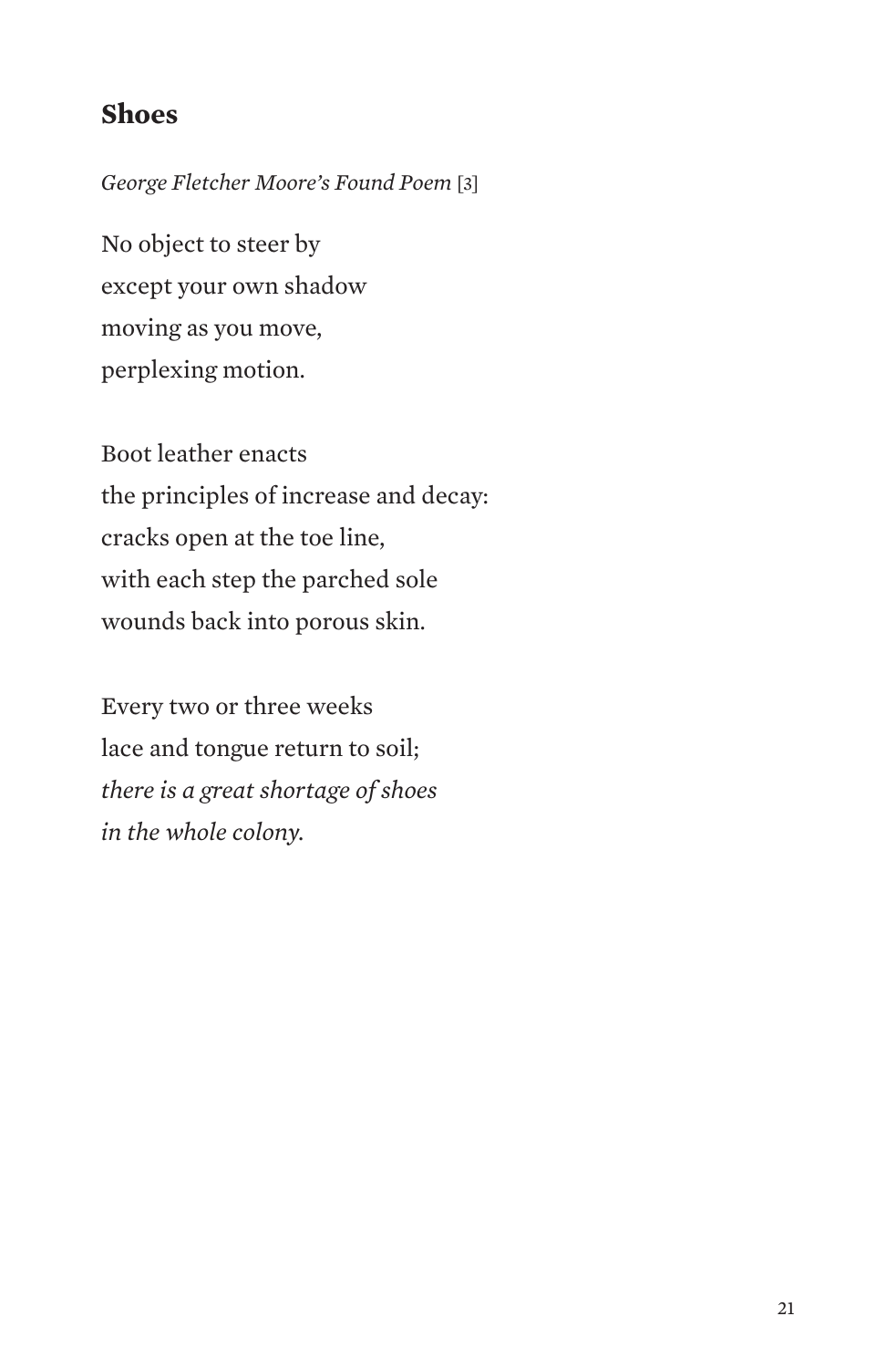## **Sinking a Well, 1832**

A scrape in the ground 2 feet deep is level with the summer sunk swamp. Beneath the ground's skein the country tells its story in layers: vegetable mould, blue and black clay, white or dun clay, buff loamy clay, yellow sandy loam, dun loamy sand.

Water at 12 feet, brackish but suitable for washing. Potable at 16 feet, cool and sapid: place your lips to the tea-stained hole and suck.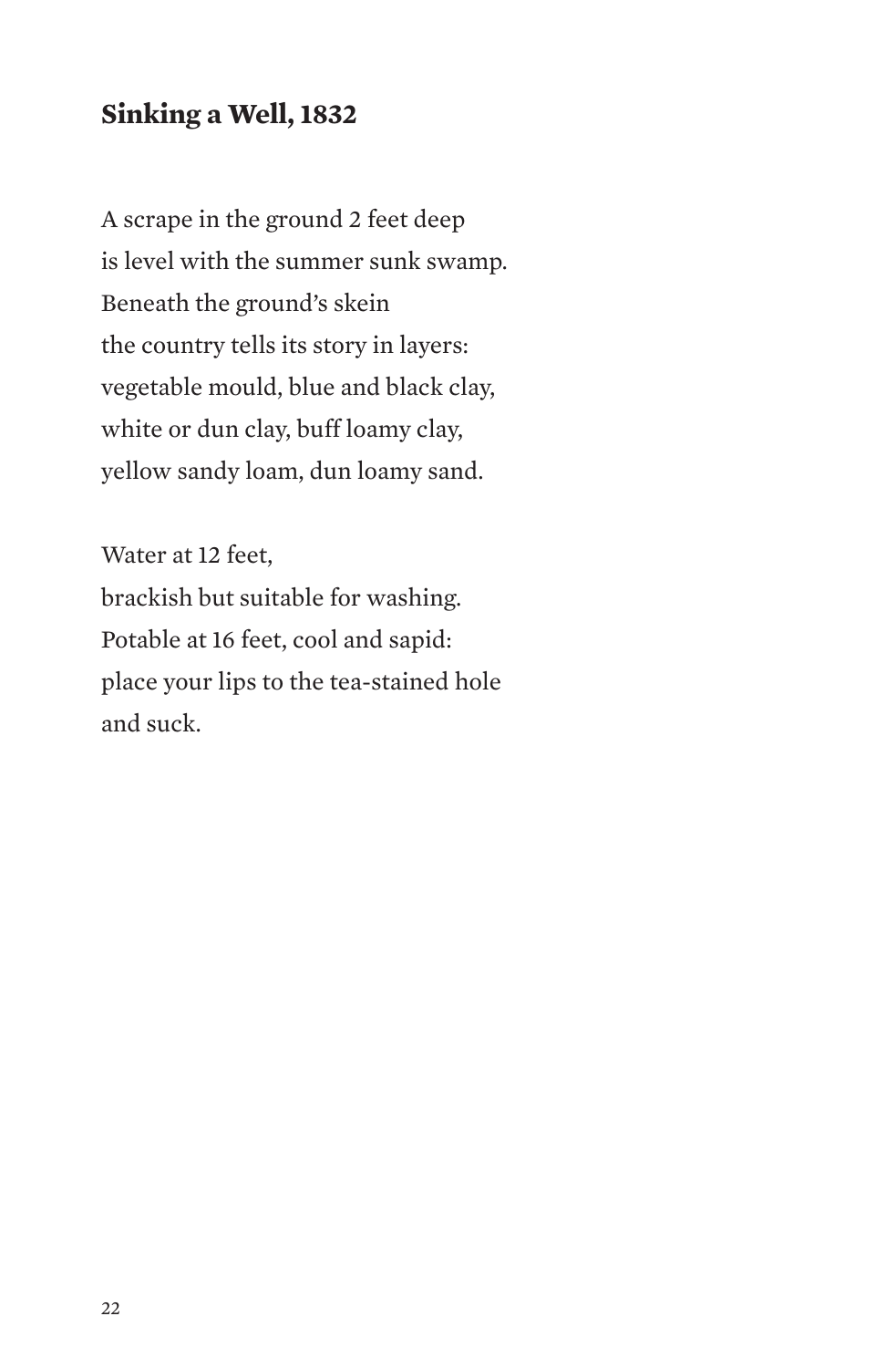## **Boundaries**

#### *Eucalyptus rudis, flooded gum*

*When the last two trees were struck with an axe, for the purpose of making a boundary mark — a jet d'eau issued from out of a blue gum tree, and continued running without intermission during the time of our stay a quarter of an hour. This water had a strong chalybeate taste.*

George Fletcher Moore [3]

A fountain of subterranean creek water sieved through stones and gravel, pumped through sun-punched leaves turned sideways to shade their faces

Below the surface old rain edges towards air, revolves on this endless circuit; seeps through canvas bags, rusts the cloth of shirts.

In a land with no corners the fence posts are alive; their bark peels like skin, their sap soaks mouths, bites tongues.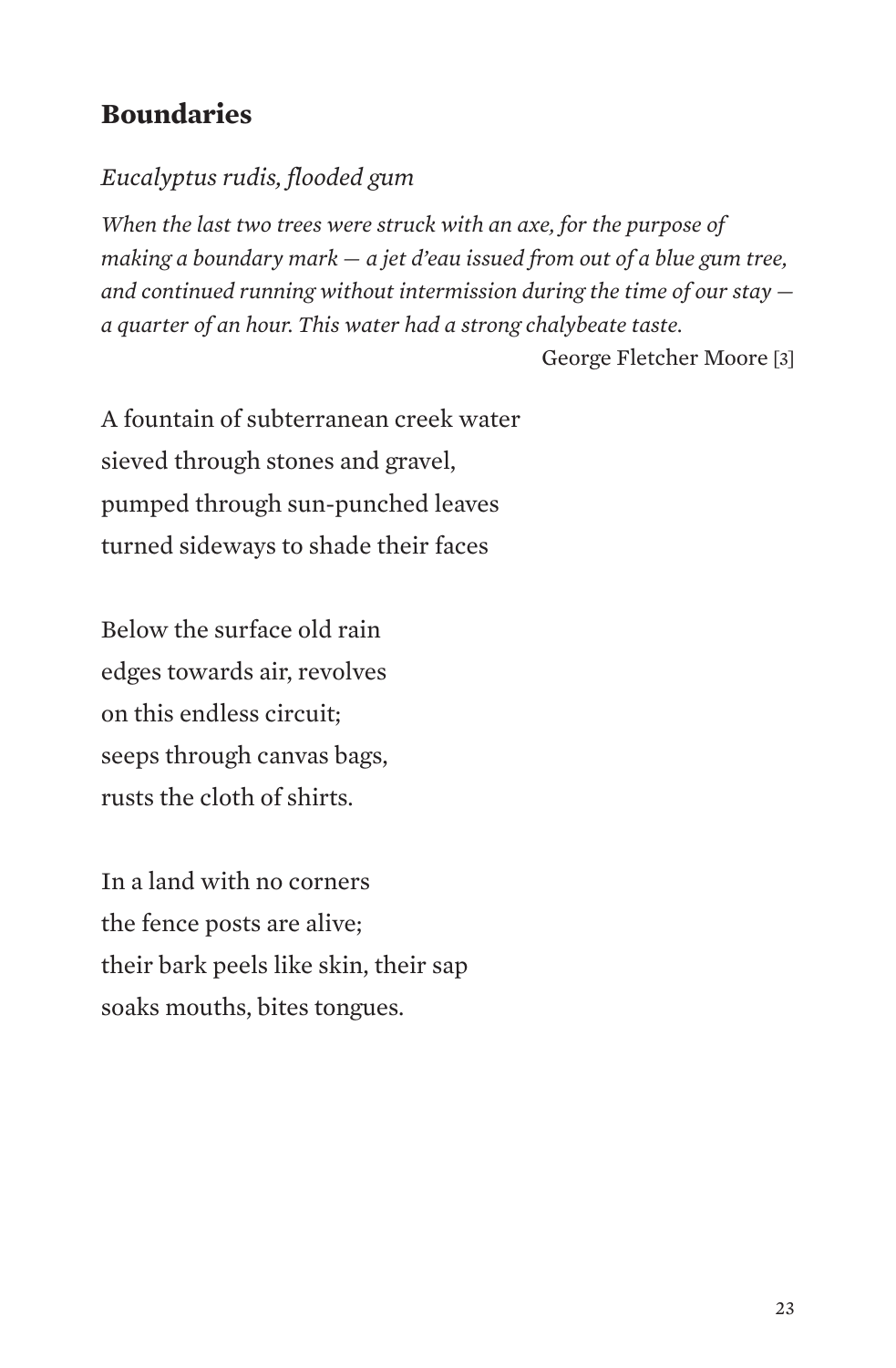#### **Swan River Fish, 14th September 1832**

*Fish numerous in the river about and below Perth. I mentioned our having taken 10 000 at one draught of the seine.*

George Fletcher Moore [3]

We dip our oars in the wake of morning stroking rings in an auric surface, beneath our longing mullet ride, grazing weed in the turn of tide.

Salt diffuses into sweetness, flutes the river up to Guildford, a gallimaufry of fish leaping, surges into calloused weaving.

From the tangle of the river's body every fish is a mouthful breaching, hauled across the transom's line, shattered scale and opaque eye;

a silver pile heaped on the bank: kingy, snapper, mullet, perch, cobbler's blade and darkening twist, the jagged spines of Swan River fish.

The sunlight's cast upon the river seals the furrows of our keel; we count and stitch our catch in threes, fish-shaped lanterns hang from trees.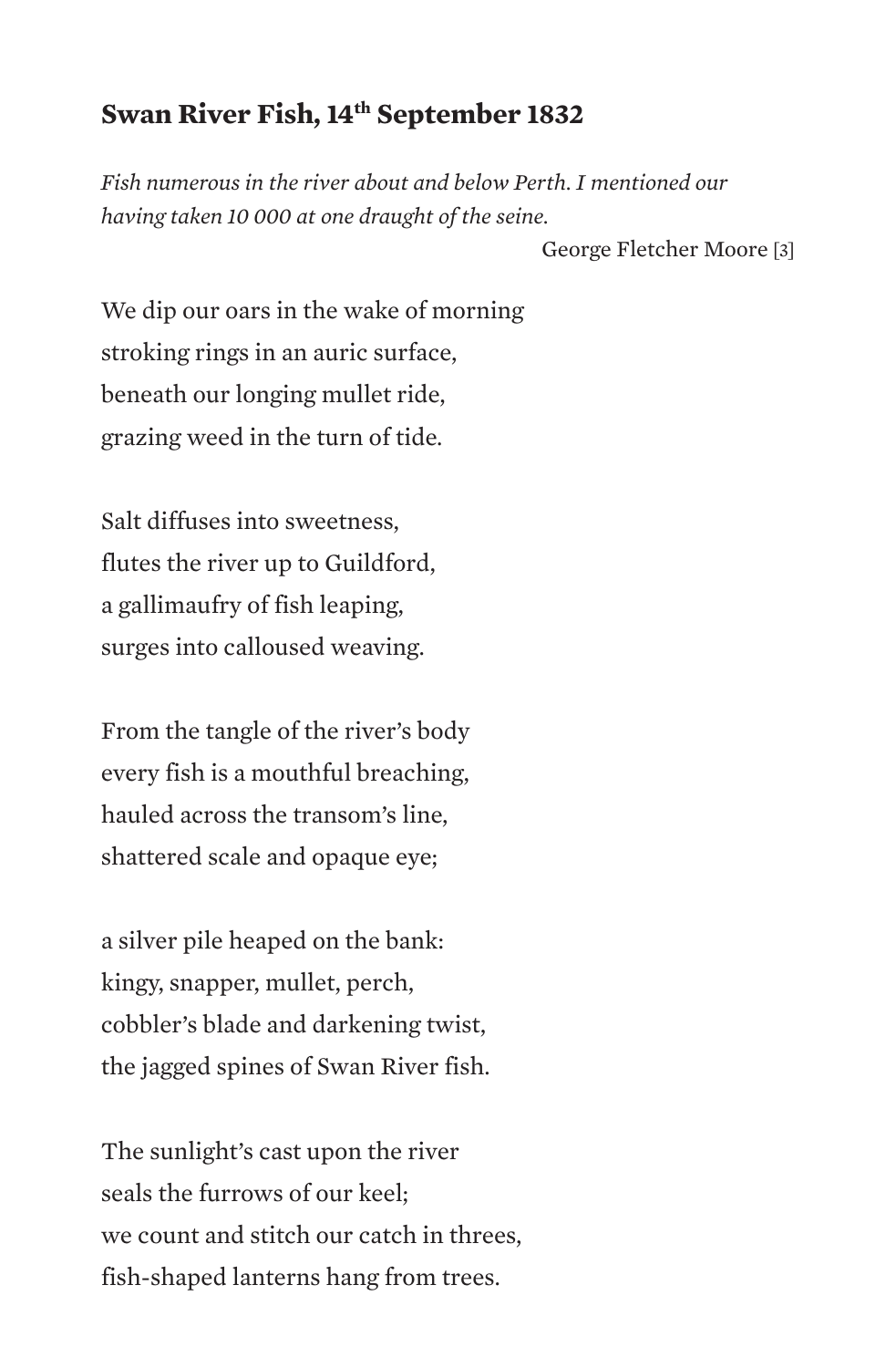## **Kingsford's Mill in Perth**

*Mr Kingsford proposes to cut a deep trench and lay a pipe from some*  lagoons behind Perth, into the town to afford him a good supply of water. George Fletcher Moore [3]

February spikes the afternoon into evening; frogs entomb themselves in the peat of the swamp like an emperor's clay army.

Wedged between god and mortal, lungs barely whisper, for months or years in deep meditation suspending all thought of caddis fly, mosquito, and spawn.

A percussion of boot steps wakes the sleeping amphibians; shovel blades and crowbars void them through the flume, churning mill wheels into their next incarnation.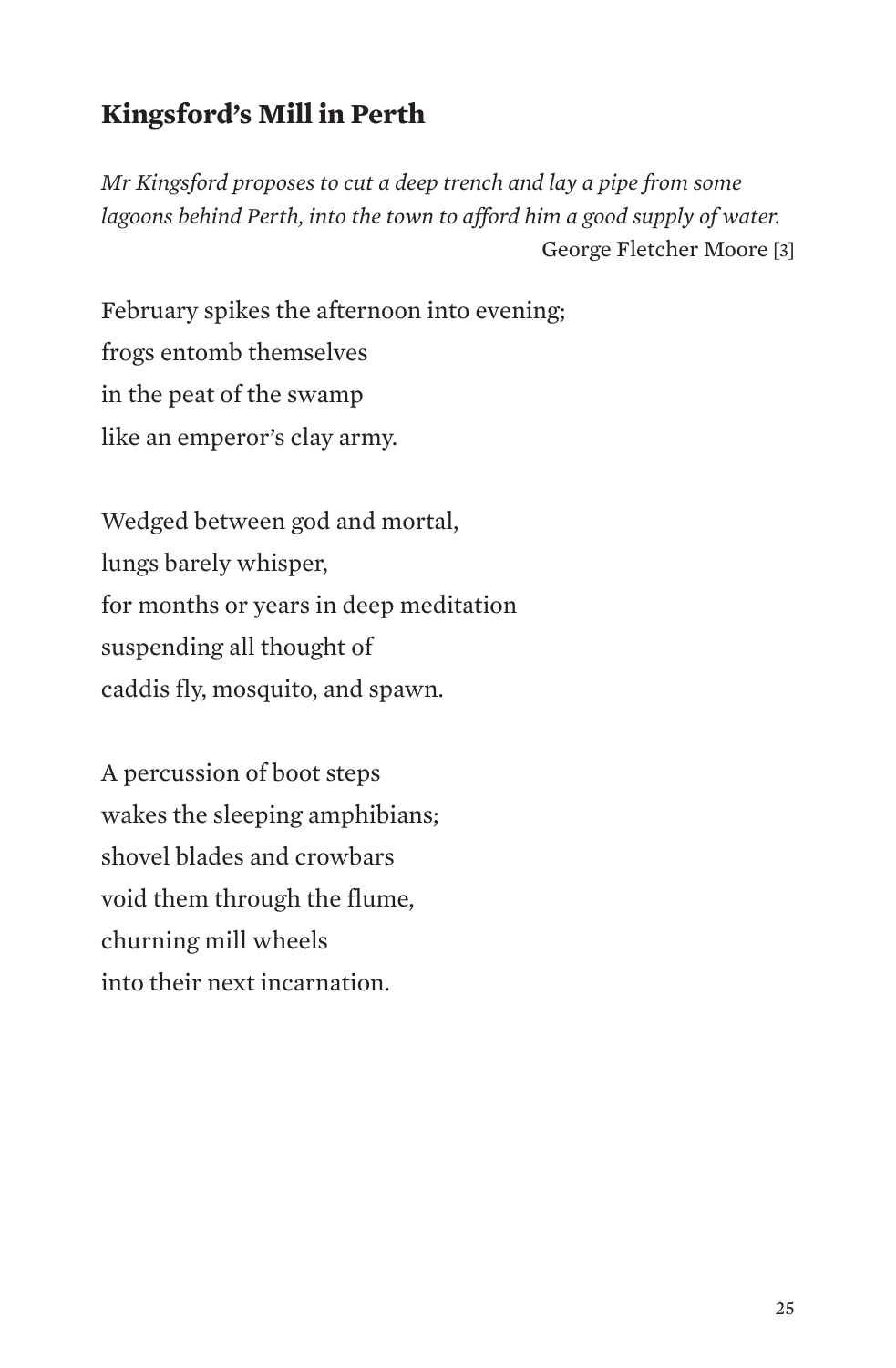#### **1862**

The sky is breaking, draining clouds, pinging against unfamiliar rooftops, insisting its way to the lowest point and then raising its skirts higher. The river spills from karstic furrows, opens the ground in a wide brown gash. Fish eggs hatch from muddy nests, glaucomic tadpoles make their way across town, their frogselves singing from newly formed ponds. Rows of cabbages and potatoes drift from their moorings, a flock of great cormorants perched on the fence line, sing transformation — farmland to lake.